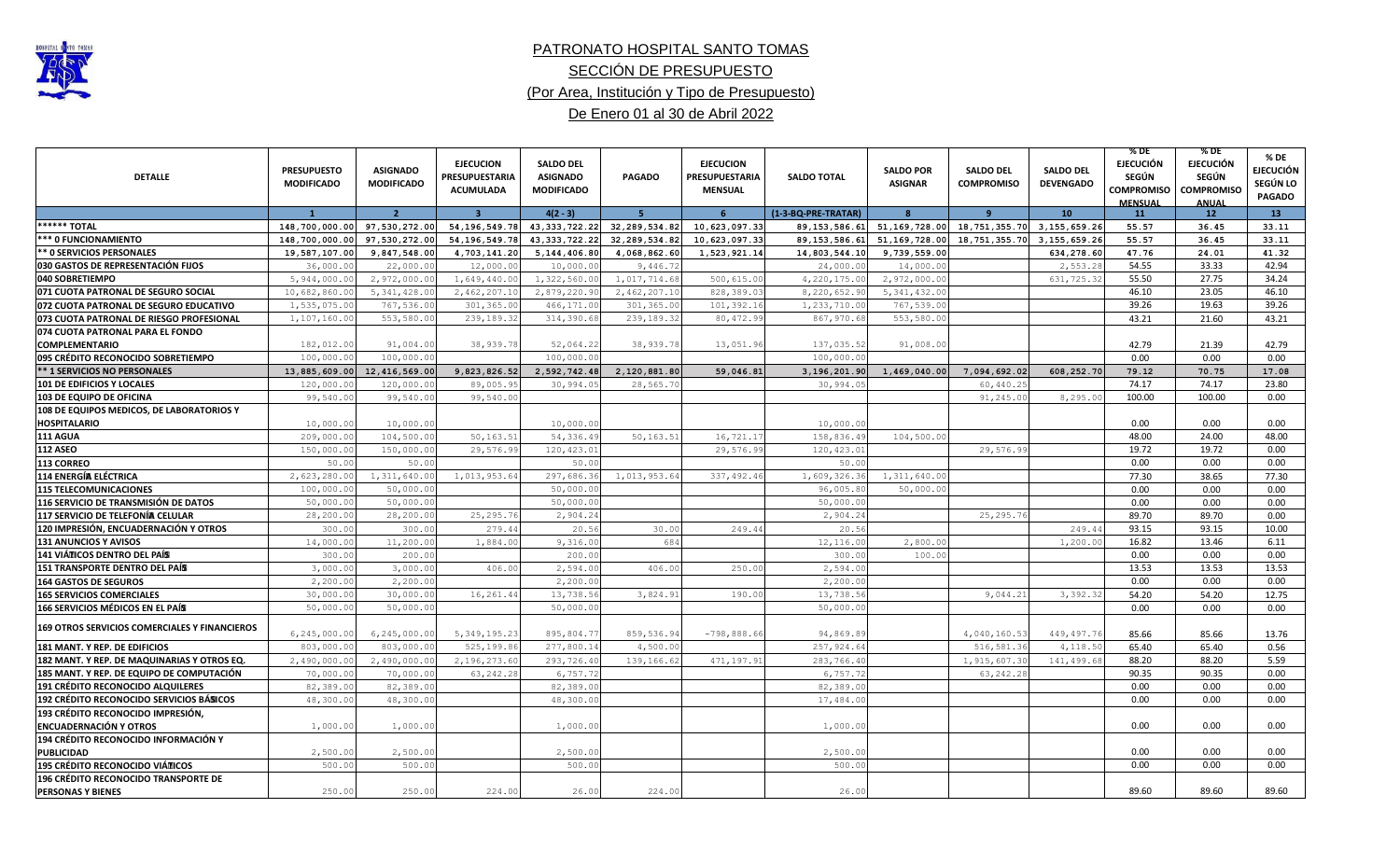| <b>197 CRÉDITO RECONOCIDO SERVICIOS COMERCIALES Y</b>                          |                           |                         |                  |                          |               |                  |                             |                  |                            |                  |                          |                                 |                          |
|--------------------------------------------------------------------------------|---------------------------|-------------------------|------------------|--------------------------|---------------|------------------|-----------------------------|------------------|----------------------------|------------------|--------------------------|---------------------------------|--------------------------|
| <b>FINANCIEROS</b>                                                             | 252,800.00                | 252,800.00              | 10,672.4'        | 242, 127.53              | 526.48        | 385.00           | 242, 127.53                 |                  | 10,145.99                  |                  | 4.22                     | 4.22                            | 0.21                     |
|                                                                                | <b>PRESUPUESTO</b>        | <b>ASIGNADO</b>         | <b>EJECUCION</b> | <b>SALDO DEL</b>         |               | <b>EJECUCION</b> |                             | <b>SALDO POR</b> | <b>SALDO DEL</b>           | <b>SALDO DEL</b> | % DE<br><b>EJECUCIÓN</b> | % DE<br><b>EJECUCIÓN</b>        | % DE<br><b>EJECUCIÓN</b> |
| <b>DETALLE</b>                                                                 | <b>MODIFICADO</b>         | <b>MODIFICADO</b>       | PRESUPUESTARIA   | <b>ASIGNADO</b>          | <b>PAGADO</b> | PRESUPUESTARIA   | <b>SALDO TOTAL</b>          | <b>ASIGNAR</b>   | <b>COMPROMISO</b>          | <b>DEVENGADO</b> | SEGÚN                    | SEGÚN                           | SEGÚN LO                 |
|                                                                                |                           |                         | ACUMULADA        | <b>MODIFICADO</b>        |               | <b>MENSUAL</b>   |                             |                  |                            |                  | COMPROMISO               | <b>COMPROMISO</b>               | <b>PAGADO</b>            |
|                                                                                | $\mathbf{1}$              | $\overline{2}$          | $\mathbf{B}$     | $4(2-3)$                 | 5             | 6                | (1-3-BQ-PRE-TRATAR)         | 8                | 9                          | 10 <sup>°</sup>  | <b>MENSUAL</b><br>11     | <b>ANUAL</b><br>12 <sup>2</sup> | 13                       |
| <b>199 CRÉDITO RECONOCIDO MANTENIMIENTO Y</b>                                  |                           |                         |                  |                          |               |                  |                             |                  |                            |                  |                          |                                 |                          |
| <b>REPARACIÓN</b>                                                              | 400,000.0                 | 400,000.0               | 352,652.35       | 47, 347.65               | 19,300.00     | 1,872.50         | 47,347.65                   |                  | 333, 352.35                |                  | 88.16                    | 88.16                           | 4.83                     |
| ** 2 MATERIALES Y SUMINISTROS                                                  | 34, 103, 906.00           | 33,749,667.00           | 13,957,362.47    | 19,792,304.53            | 1,172,058.16  | 2,461,472.70     | 16,853,122.12               | 354,239.00       | 11,518,098.59 1,267,205.72 |                  | 41.36                    | 40.93                           | 3.47                     |
| 201 ALIMENTOS PARA CONSUMO HUMANO                                              | 5,000.0                   | 4,000.0                 | 2,498.5          | 1,501.4                  | 2,345.53      | 904.50           | 2,501.47                    | 1,000.0          |                            | 153.00           | 62.46                    | 49.97                           | 58.64                    |
| 203 BEBIDAS                                                                    | 5,000.00                  | 4,000.0                 | 17.51            | 3,982.4                  | 17.51         |                  | 4,982.49                    | 1,000.00         |                            |                  | 0.44                     | 0.35                            | 0.44                     |
| 211 ACABADO TEXTIL                                                             | 15,000.00                 | 15,000.00               | 139.80           | 14,860.20                | 139.80        |                  | 14,860.20                   |                  |                            |                  | 0.93                     | 0.93                            | 0.93                     |
| 212 CALZADO                                                                    | 4,000.00                  | 4,000.0                 | 1,073.00         | 2,927.00                 |               | 1,073.0          | 2,927.00                    |                  | 1,073.00                   |                  | 26.83                    | 26.83                           | 0.00                     |
| 213 HILADOS Y TELAS                                                            | 695,150.0                 | 695,150.0               | 612.50           | 694, 537.5               | 612.50        |                  | 694,537.50                  |                  |                            |                  | 0.09                     | 0.09                            | 0.09                     |
| <b>214 PRENDAS DE VESTIR</b>                                                   | 400,000.0                 | 400,000.0               |                  | 400,000.0                |               |                  | 400,000.00                  |                  |                            |                  | 0.00                     | 0.00                            | 0.00                     |
| <b>219 OTROS TEXTILES Y VESTUARIO</b>                                          | 851,095.0                 | 680,876.0               | 67,040.00        | 613,836.0                |               | 67,040.0         | 784,055.00                  | 170,219.0        | 67,040.00                  |                  | 9.85                     | 7.88                            | 0.00                     |
| 221 DIESEL                                                                     | 269,949.00                | 129,949.0               | 39,856.0         | 90,093.0                 | 25,117.00     |                  | 230,093.00                  | 140,000.0        |                            | 14,739.0         | 30.67                    | 14.76                           | 19.33                    |
| <b>222 GAS</b>                                                                 | 800.00                    | 800.0                   | 112.6            | 687.33                   | 112.6         |                  | 687.33                      |                  |                            |                  | 14.08                    | 14.08                           | 14.08                    |
| 223 GASOLINA                                                                   | 15,000.00                 | 15,000.0                |                  | 15,000.0                 |               |                  | 15,000.00                   |                  |                            |                  | 0.00                     | 0.00                            | 0.00                     |
| <b>224 LUBRICANTES</b>                                                         | 2,000.00                  | 2,000.0                 | 525.50           | 1,474.5                  |               | 22.50            | 1,474.50                    |                  | 525.50                     |                  | 26.28                    | 26.28                           | 0.00                     |
| 231 IMPRESOS                                                                   | 25,000.0                  | 25,000.0                | 7,597.80         | 17,402.2                 |               | 7,597.8          | 9,899.20                    |                  | 7,597.8                    |                  | 30.39                    | 30.39                           | 0.00                     |
| <b>232 PAPELERÍA</b>                                                           | 115,000.00                | 115,000.0               | 59,968.47        | 55,031.53                | 36, 173.49    | 2,188.7          | 50,929.33                   |                  | 15,826.98                  | 7,968.00         | 52.15                    | 52.15                           | 31.46                    |
| 239 OTROS PRODUCTOS DE PAPEL Y CARTÓN                                          | 250,000.00                | 250,000.0               | 108,450.50       | 141,549.5                | 2,070.50      | 93.00            | 141,549.50                  |                  | 106, 380.0                 |                  | 43.38                    | 43.38                           | 0.83                     |
| 242 INSECTICIDAS, FUMIGANTES Y OTROS                                           | 122,935.00                | 122,915.0               | 122,834.40       | 80.60                    |               |                  | 100.60                      | 20.00            | 122,834.40                 |                  | 99.93<br>0.00            | 99.92<br>0.00                   | 0.00<br>0.00             |
| 243 PINTURAS, COLORANTES Y TINTES<br>244 PRODUCTOS MEDICINALES Y FARMACÉUTICOS | 15,000.00<br>9,000,000.00 | 15,000.0<br>9,000,000.0 | 4,519,684.93     | 15,000.0<br>4,480,315.09 | 181,290.23    | 1,320,540.8      | 15,000.00                   |                  | 3,850,540.66               | 487,854.02       | 50.22                    | 50.22                           | 2.01                     |
| 245 OXÍGENO MÉDICO                                                             | 2,784,300.0               | 2,784,300.0             | 8,817.0          | 2,775,482.9              | 991.0         | 2,240.0          | 4,101,849.07<br>522, 248.63 |                  | 2,240.0                    | 5,586.0          | 0.32                     | 0.32                            | 0.04                     |
| <b>249 OTROS PRODUCTOS QUÍMICOS</b>                                            | 150,000.00                | 150,000.0               | 5,093.70         | 144,906.3                | 128.7         | 5,018.7          | 142,007.00                  |                  | 4,965.00                   |                  | 3.40                     | 3.40                            | 0.09                     |
| 252 CEMENTO                                                                    | 2,000.00                  | 2,000.0                 |                  | 2,000.0                  |               |                  | 2,000.00                    |                  |                            |                  | 0.00                     | 0.00                            | 0.00                     |
| 253 MADERA                                                                     | 5,000.00                  | 5,000.0                 |                  | 5,000.0                  |               |                  | 5,000.00                    |                  |                            |                  | 0.00                     | 0.00                            | 0.00                     |
| <b>254 MATERIAL DE FONTANERÍA</b>                                              | 25,000.00                 | 25,000.00               | 1,032.45         | 23, 967.55               | 239.95        |                  | 23, 484.55                  |                  | 792.50                     |                  | 4.13                     | 4.13                            | 0.96                     |
| 255 MATERIAL ELÉCTRICO                                                         | 75,000.00                 | 75,000.0                | 424.54           | 74,575.46                | 424.54        |                  | 73,640.96                   |                  |                            |                  | 0.57                     | 0.57                            | 0.57                     |
| 256 MATERIAL METÁLICO                                                          | 20,000.0                  | 20,000.0                | 40.40            | 19,959.6                 | 40.40         |                  | 19,635.60                   |                  |                            |                  | 0.20                     | 0.20                            | 0.20                     |
| 257 PIEDRA Y ARENA                                                             | 2,000.00                  | 2,000.0                 |                  | 2,000.0                  |               |                  | 2,000.00                    |                  |                            |                  | 0.00                     | 0.00                            | 0.00                     |
| 259 OTROS MATERIALES DE CONSTRUCCIÓN                                           | 50,000.00                 | 50,000.0                | 8,706.02         | 41,293.9                 | 951.17        | 2,944.6          | 41,200.68                   |                  | 2,664.85                   | 5,090.0          | 17.41                    | 17.41                           | 1.90                     |
| 262 HERRAMIENTAS E INSTRUMENTOS                                                | 30,000.00                 | 30,000.0                | 2,947.99         | 27,052.0                 | 45.99         | 982.0            | 26,564.04                   |                  | 2,902.00                   |                  | 9.83                     | 9.83                            | 0.15                     |
| 263 MATERIAL Y ARTÍ€ULOS DE SEGURIDAD PÚBLICA E                                |                           |                         |                  |                          |               |                  |                             |                  |                            |                  |                          |                                 |                          |
| <b>INSTIT</b>                                                                  | 5,000.0                   | 4,000.0                 |                  | 4,000.00                 |               |                  | 5,000.00                    | 1,000.00         |                            |                  | 0.00                     | 0.00                            | 0.00                     |
| 265 MATERIALES Y SUMINISTROS DE COMPUTACIÓN                                    | 4,000.00                  | 4,000.0                 | 2,242.33         | 1,757.6                  | 1,042.33      | 1,200.00         | 1,757.67                    |                  | 1,200.00                   |                  | 56.06                    | 56.06                           | 26.06                    |
| <b>269 OTROS PRODUCTOS VARIOS</b>                                              | 150,000.0                 | 110,000.0               | 888.12           | 109,111.8                | 17.70         |                  | 149, 111.88                 | 40,000.0         | 870.42                     |                  | 0.81                     | 0.59                            | 0.02                     |
| 271 ÚTILES DE COCINA Y COMEDOR                                                 | 12,400.00                 | 11,400.0                | 4,479.95         | 6,920.0                  | 39.95         | 4,479.95         | 4,837.85                    | 1,000.0          | 4,440.0(                   |                  | 39.30                    | 36.13                           | 0.35                     |
| 273 ÚTILES DE ASEO Y LIMPIEZA                                                  | 554,604.00                | 554,604.0               | 176,248.22       | 378, 355.7               | 1,256.00      | 126,012.5        | 378, 355.78                 |                  | 158,158.46                 | 16,833.7         | 31.78                    | 31.78                           | 0.23                     |
| 274 ÚTILES Y MATERIALES MEDICOS, DE LABORATORIO                                |                           |                         |                  |                          |               |                  |                             |                  |                            |                  |                          |                                 |                          |
| Y FARM                                                                         | 5,000,000.00              | 5,000,000.0             | 3,864,481.18     | 1, 135, 518.82           | 328, 313.79   | 386,036.54       | 908, 436.82                 |                  | 3,180,377.80               | 355,789.59       | 77.29                    | 77.29                           | 6.57                     |
| 275 ÚTILES Y MATERIALES DE OFICINA                                             | 40,000.00                 | 40,000.00               | 23,733.76        | 16,266.24                | 15,759.65     | 4,903.5          | 15, 192.48                  |                  | 7,164.15                   | 809.96           | 59.33                    | 59.33                           | 39.40                    |
| 276 MATERIALES PARA RAYOS X                                                    | 470,000.00                | 470,000.00              | 443,771.62       | 26, 228.38               | 3,600.00      | 58,248.40        | 26, 228.38                  |                  | 432,610.00                 | 7,561.62         | 94.42                    | 94.42                           | 0.77                     |
| 277 INSTRUMENTAL MÉDICO Y QUIRÚRGICO                                           | 9,000,000.00              | 9,000,000.00            | 4,038,861.48     | 4,961,138.52             | 519,598.13    | 476,693.30       | 4,788,987.53                |                  | 3, 328, 318.98             | 190,944.37       | 44.88                    | 44.88                           | 5.77                     |
| 278 ARTÍCULOS DE PRÓTESIS Y REHABILITACIÓN                                     | 360,000.00                | 360,000.00              | 65,645.00        | 294,355.00               |               | 29,390.00        | 294,355.00                  |                  | 65,645.00                  |                  | 18.23                    | 18.23                           | 0.00                     |
| 279 OTROS ÚTILES Y MATERIALES                                                  | 165,000.00                | 165,000.00              | 19,254.20        | 145,745.80               | 18,760.20     |                  | 118,001.80                  |                  | 494.00                     |                  | 11.67                    | 11.67                           | 11.37                    |
| 280 REPUESTOS                                                                  | 600,000.00                | 600,000.00              | 34,256.19        | 565,743.81               | 8,552.20      | 6,802.03         | 562, 526.45                 |                  | 25,703.99                  |                  | 5.71                     | 5.71                            | 1.43                     |
| 291 CRÉDITO RECONOCIDO ALIMENTOS Y BEBIDAS                                     | 1,000.00                  | 1,000.00                | 420.00           | 580.00                   | 420.00        |                  | 580.00                      |                  |                            |                  | 42.00                    | 42.00                           | 42.00                    |
| 292 CRÉDITO RECONCIDO TEXTILES Y VESTUARIO                                     | 50,000.00                 | 50,000.00               |                  | 50,000.00                |               |                  | 50,000.00                   |                  |                            |                  | 0.00                     | 0.00                            | 0.00                     |
| 293 CRÉDITO RECONCIDO COMBUSTIBLES Y                                           |                           |                         |                  |                          |               |                  |                             |                  |                            |                  |                          |                                 |                          |
| <b>LUBRICANTES</b>                                                             | 20,051.00                 | 20,051.00               | 20,049.31        | 1.69                     | 20,049.31     |                  | 1.69                        |                  |                            |                  | 99.99                    | 99.99                           | 99.99                    |
| 294 CRÉDITO RECONOCIDO PRODUCTOS DE PAPEL Y                                    |                           |                         |                  |                          |               |                  |                             |                  |                            |                  |                          |                                 |                          |
| <b>CARTÓN</b>                                                                  | 2,500.00                  | 2,500.00                | 2,236.45         | 263.55                   | 2,236.45      |                  | 263.55                      |                  |                            |                  | 89.46                    | 89.46                           | 89.46                    |